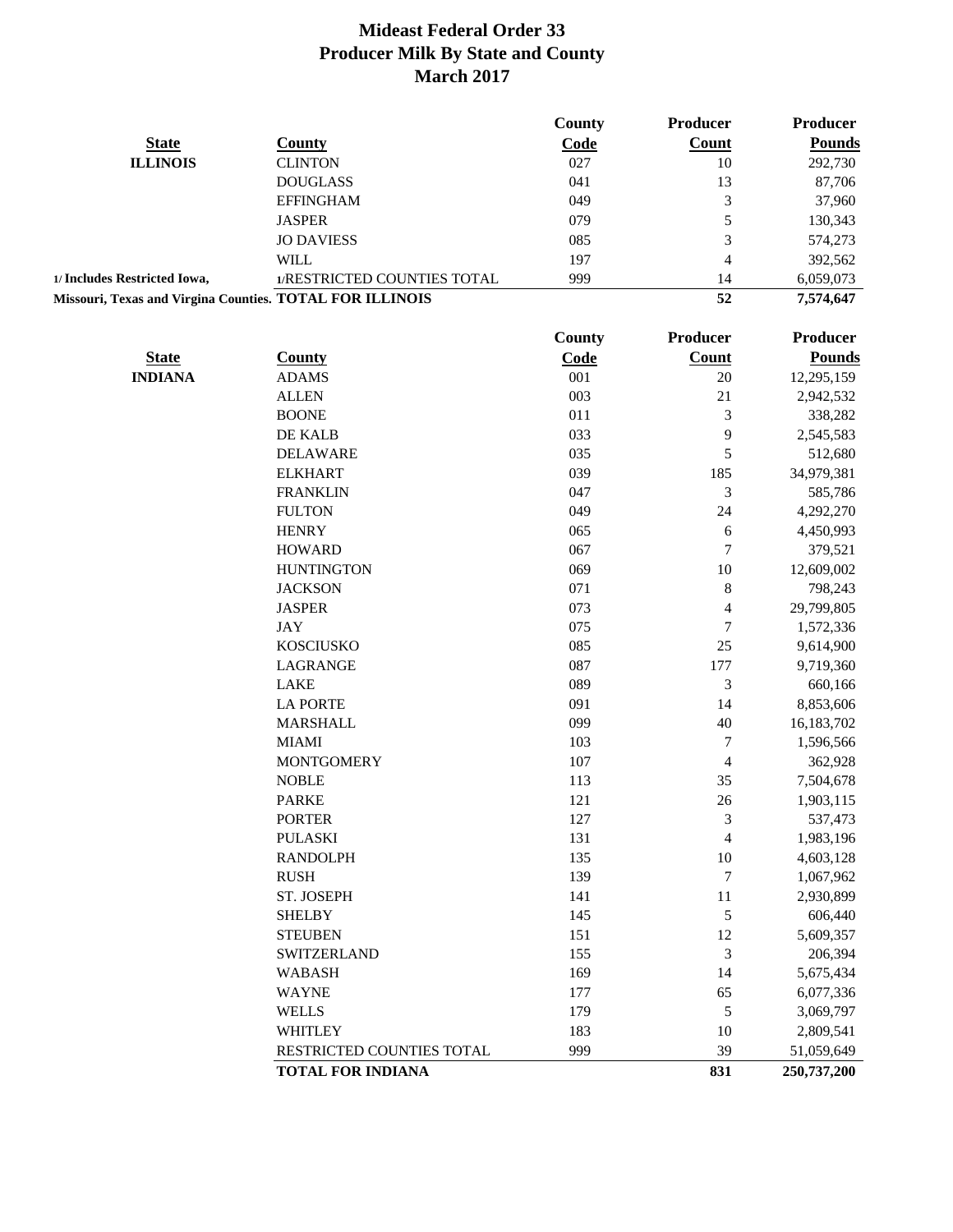|                                 |                           | <b>County</b> | Producer                    | <b>Producer</b> |
|---------------------------------|---------------------------|---------------|-----------------------------|-----------------|
| <b>State</b>                    | County                    | Code          | <b>Count</b>                | <b>Pounds</b>   |
| <b>KENTUCKY</b>                 | <b>Bracken</b>            | 23            | 3                           | 124,370         |
|                                 | <b>CHRISTIAN</b>          | 047           | $\overline{7}$              | 299,256         |
|                                 | <b>TODD</b>               | 219           | 8                           | 355,587         |
|                                 | RESTRICTED COUNTIES TOTAL | 999           | 12                          | 451,880         |
|                                 | <b>TOTAL FOR KENTUCKY</b> |               | 30                          | 1,231,093       |
|                                 |                           | <b>County</b> | Producer                    | <b>Producer</b> |
| <b>State</b>                    | <b>County</b>             | Code          | <b>Count</b>                | <b>Pounds</b>   |
| <b>MARYLAND</b>                 | 2/ GARRETT                | 023           | 42                          | 3,251,940       |
| 2/ Includes Restricted Counties | <b>TOTAL FOR MARYLAND</b> |               | 42                          | 3,251,940       |
|                                 |                           | <b>County</b> | Producer                    | <b>Producer</b> |
| <b>State</b>                    | <b>County</b>             | Code          | <b>Count</b>                | <b>Pounds</b>   |
| <b>MICHIGAN</b>                 | <b>ALCONA</b>             | 001           | $\mathfrak s$               | 1,774,169       |
|                                 | <b>ALGER</b>              | 003           | 3                           | 150,981         |
|                                 | <b>ALLEGAN</b>            | 005           | 62                          | 39,809,524      |
|                                 | <b>ALPENA</b>             | 007           | 33                          | 6,172,815       |
|                                 | <b>ARENAC</b>             | 011           | 21                          | 9,281,448       |
|                                 | <b>BARRY</b>              | 015           | 28                          | 33,587,526      |
|                                 | <b>BAY</b>                | 017           | $\mathfrak s$               | 2,081,787       |
|                                 | <b>BERRIEN</b>            | 021           | $\,$ 8 $\,$                 | 4,750,710       |
|                                 | <b>BRANCH</b>             | 023           | 18                          | 7,017,349       |
|                                 | <b>CALHOUN</b>            | 025           | 20                          | 11,257,848      |
|                                 | CASS                      | 027           | 3                           | 180,134         |
|                                 | <b>CHARLEVOIX</b>         | 029           | $\overline{\mathcal{L}}$    | 932,751         |
|                                 | <b>CHEBOYGAN</b>          | 031           | 3                           | 695,763         |
|                                 | <b>CHIPPEWA</b>           | 033           | $\tau$                      | 915,365         |
|                                 | <b>CLARE</b>              | 035           | $27\,$                      | 5,218,638       |
|                                 | <b>CLINTON</b>            | 037           | 51                          | 81,603,144      |
|                                 | <b>DELTA</b>              | 041           | 3                           | 392,479         |
|                                 | <b>EATON</b>              | 045           | 24                          | 2,821,666       |
|                                 | <b>GENESEE</b>            | 049           | $\boldsymbol{7}$            | 1,900,619       |
|                                 | <b>GLADWIN</b>            | 051           | 7                           | 2,268,019       |
|                                 | <b>GRATIOT</b>            | 057           | 35                          | 87,478,593      |
|                                 | <b>HILLSDALE</b>          | 059           | $26$                        | 10,166,803      |
|                                 | <b>HURON</b>              | 063           | 63                          | 91,059,143      |
|                                 | <b>INGHAM</b>             | 065           | $23\,$                      | 10,108,224      |
|                                 | <b>IONIA</b>              | 067           | 47                          | 37,035,394      |
|                                 | <b>IOSCO</b>              | 069           | 13                          | 3,756,500       |
|                                 | <b>ISABELLA</b>           | 073           | $41\,$                      | 20,235,647      |
|                                 | <b>JACKSON</b>            | 075           | 16                          | 7,560,700       |
|                                 | <b>KALAMAZOO</b>          | 077           | $\tau$                      | 15,253,992      |
|                                 | <b>KENT</b>               | 081           | 31                          | 18,185,081      |
|                                 | <b>LAPEER</b>             | 087           | $28\,$                      | 3,698,784       |
|                                 | <b>LEELANAU</b>           | 089           | 4                           | 250,249         |
|                                 | <b>LENAWEE</b>            | 091           | 25                          |                 |
|                                 |                           | 093           |                             | 37,568,685      |
|                                 | <b>LIVINGSTON</b>         |               | 11                          | 4,795,113       |
|                                 | <b>MACOMB</b>             | 099           | $\overline{\mathcal{A}}$    | 316,437         |
|                                 | <b>MARQUETTE</b>          | 103           | $\ensuremath{\mathfrak{Z}}$ | 263,595         |
|                                 | <b>MASON</b>              | 105           | 15                          | 4,920,014       |
|                                 | <b>MECOSTA</b>            | 107           | 19                          | 6,528,246       |
|                                 | <b>MENOMINEE</b>          | 109           | 14                          | 3,417,558       |
|                                 | <b>MIDLAND</b>            | 111           | 3                           | 1,707,028       |
|                                 | <b>MISSAUKEE</b>          | 113           | $42\,$                      | 49,091,233      |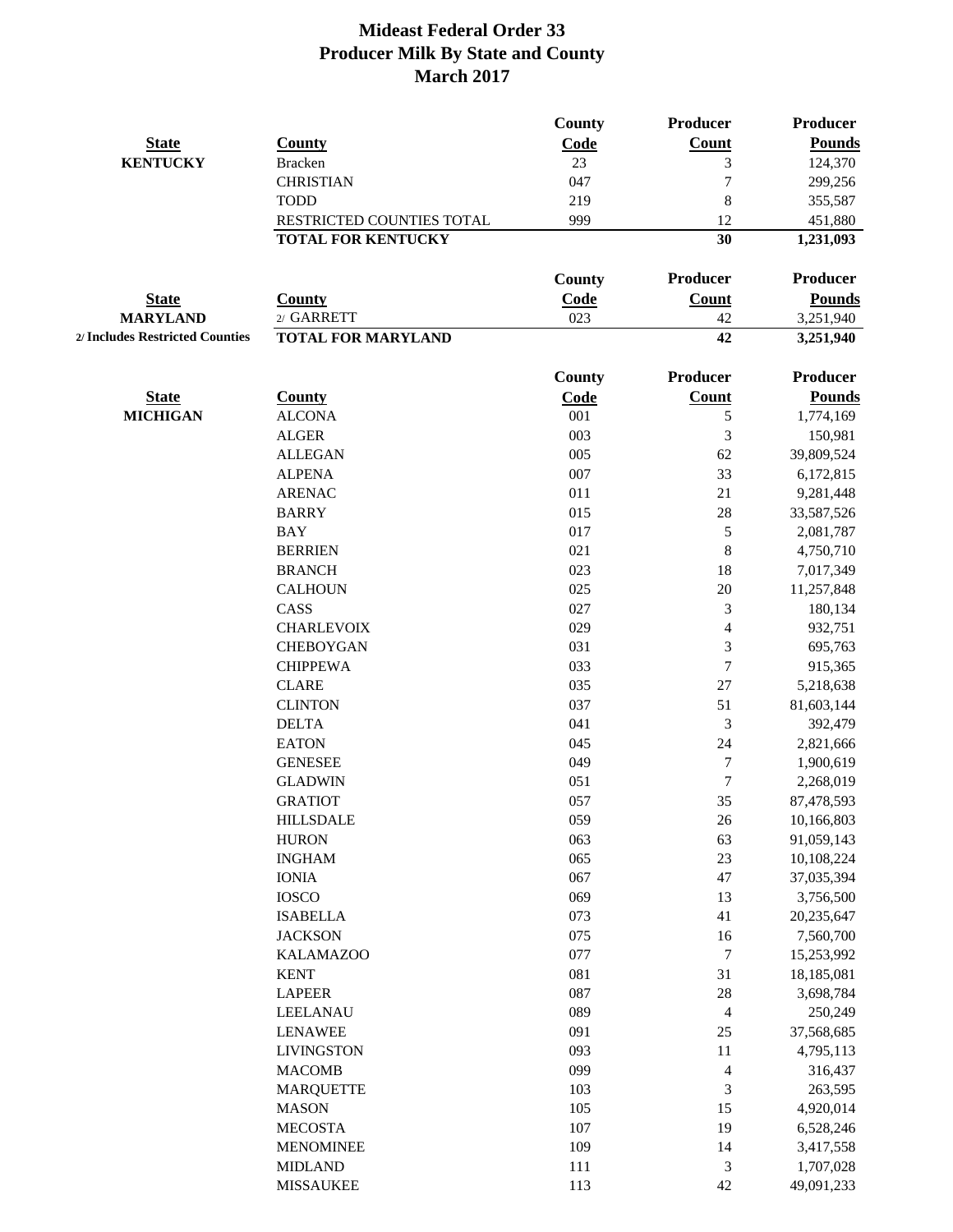|                  |                                          | County        | <b>Producer</b> | <b>Producer</b>        |
|------------------|------------------------------------------|---------------|-----------------|------------------------|
| <b>State</b>     | <b>County</b>                            | Code          | Count           | <b>Pounds</b>          |
| <b>MICHIGAN</b>  | <b>MONROE</b>                            | 115           | 3               | 641,560                |
|                  | <b>MONTCALM</b>                          | 117           | 50              | 20,510,298             |
|                  | <b>MONTMORENCY</b>                       | 119           | 7               | 1,362,874              |
|                  | <b>MUSKEGON</b>                          | 121           | 15              | 17,721,886             |
|                  | <b>NEWAYGO</b>                           | 123           | 45              | 20,244,743             |
|                  | <b>OCEANA</b>                            | 127           | 8               | 1,025,519              |
|                  | <b>OGEMAW</b>                            | 129           | 39              | 15,440,324             |
|                  | <b>OSCEOLA</b>                           | 133           | 36              | 17,414,492             |
|                  | <b>OSCODA</b>                            | 135           | $10\,$          | 780,805                |
|                  | <b>OTTAWA</b>                            | 139           | 58              | 67,052,791             |
|                  | PRESQUE ISLE                             | 141           | $10\,$          | 1,372,452              |
|                  | <b>SAGINAW</b>                           | 145           | 16              | 5,645,008              |
|                  | <b>ST. CLAIR</b>                         | 147           | 11              | 2,161,840              |
|                  | ST. JOSEPH                               | 149           | 24              | 10,787,497             |
|                  | <b>SANILAC</b>                           | 151           | 89              | 61,559,132             |
|                  | <b>SHIAWASSEE</b>                        | 155           | 17              | 5,483,177              |
|                  | <b>TUSCOLA</b>                           | 157           | 40              | 31,803,910             |
|                  | <b>VAN BUREN</b>                         | 159           | 11              | 8,426,738              |
|                  | WASHTENAW                                | 161           | 18              | 3,902,373              |
|                  | <b>WEXFORD</b>                           | 165           | 10              | 1,167,631              |
|                  | RESTRICTED COUNTIES TOTAL                | 999           | 18              | 3,878,102              |
|                  | <b>TOTAL FOR MICHIGAN</b>                |               | 1,344           | 924,592,906            |
|                  |                                          | <b>County</b> | <b>Producer</b> | <b>Producer</b>        |
| <b>State</b>     | <b>County</b>                            | Code          | <b>Count</b>    | <b>Pounds</b>          |
| <b>MINNESOTA</b> | <b>OTTER TAIL</b>                        | 111           | 6               | 307,223                |
|                  | <b>STEARNS</b>                           |               |                 |                        |
|                  |                                          | 145           | 6<br>10         | 303,960                |
|                  | <b>TODD</b><br>RESTRICTED COUNTIES TOTAL | 153<br>999    | 3               | 121,834                |
|                  | <b>TOTAL FOR MINNESOTA</b>               |               | $\overline{25}$ | 1,696,462<br>2,429,479 |
|                  |                                          |               |                 |                        |
|                  |                                          | County        | <b>Producer</b> | <b>Producer</b>        |
| <b>State</b>     | <b>County</b>                            | Code          | Count           | <b>Pounds</b>          |
| <b>NEW YORK</b>  | <b>CATTARAUGUS</b>                       | 009           | 54              | 18,556,058             |
|                  | <b>CHAUTAUQUA</b>                        | 013           | 116             | 29,619,472             |
|                  | <b>ERIE</b>                              | 029           | $11\,$          | 3,407,321              |
|                  | <b>GENESEE</b>                           | 037           | 5               | 5,399,205              |
|                  | <b>LIVINGSTON</b>                        | 051           | 7               | 9,193,654              |
|                  | <b>WYOMING</b>                           | 121           | 15              | 20,605,343             |
|                  | RESTRICTED COUNTIES TOTAL                | 999           | 6               | 4,629,468              |
|                  | <b>TOTAL FOR NEW YORK</b>                |               | 214             | 91,410,521             |
|                  |                                          |               | <b>Producer</b> | <b>Producer</b>        |
| <b>State</b>     | <b>County</b>                            | Code          | Count           | <b>Pounds</b>          |
| <b>OHIO</b>      | <b>ADAMS</b>                             | 001           | 14              | 1,072,275              |
|                  | <b>ALLEN</b>                             | 003           | 3               | 548,753                |
|                  | <b>ASHLAND</b>                           | 005           | 51              | 16,446,942             |
|                  | <b>ASHTABULA</b>                         | 007           | 26              | 6,568,764              |
|                  | <b>ATHENS</b>                            | 009           | 4               | 295,942                |
|                  | <b>AUGLAIZE</b>                          | 011           | 37              | 7,949,078              |
|                  | <b>BELMONT</b>                           | 013           | 11              | 1,031,957              |
|                  | <b>BROWN</b>                             | 015           | 6               | 293,283                |
|                  | <b>BUTLER</b>                            | 017           | 3               | 264,038                |
|                  | CARROLL                                  | 019           | 29              | 2,506,563              |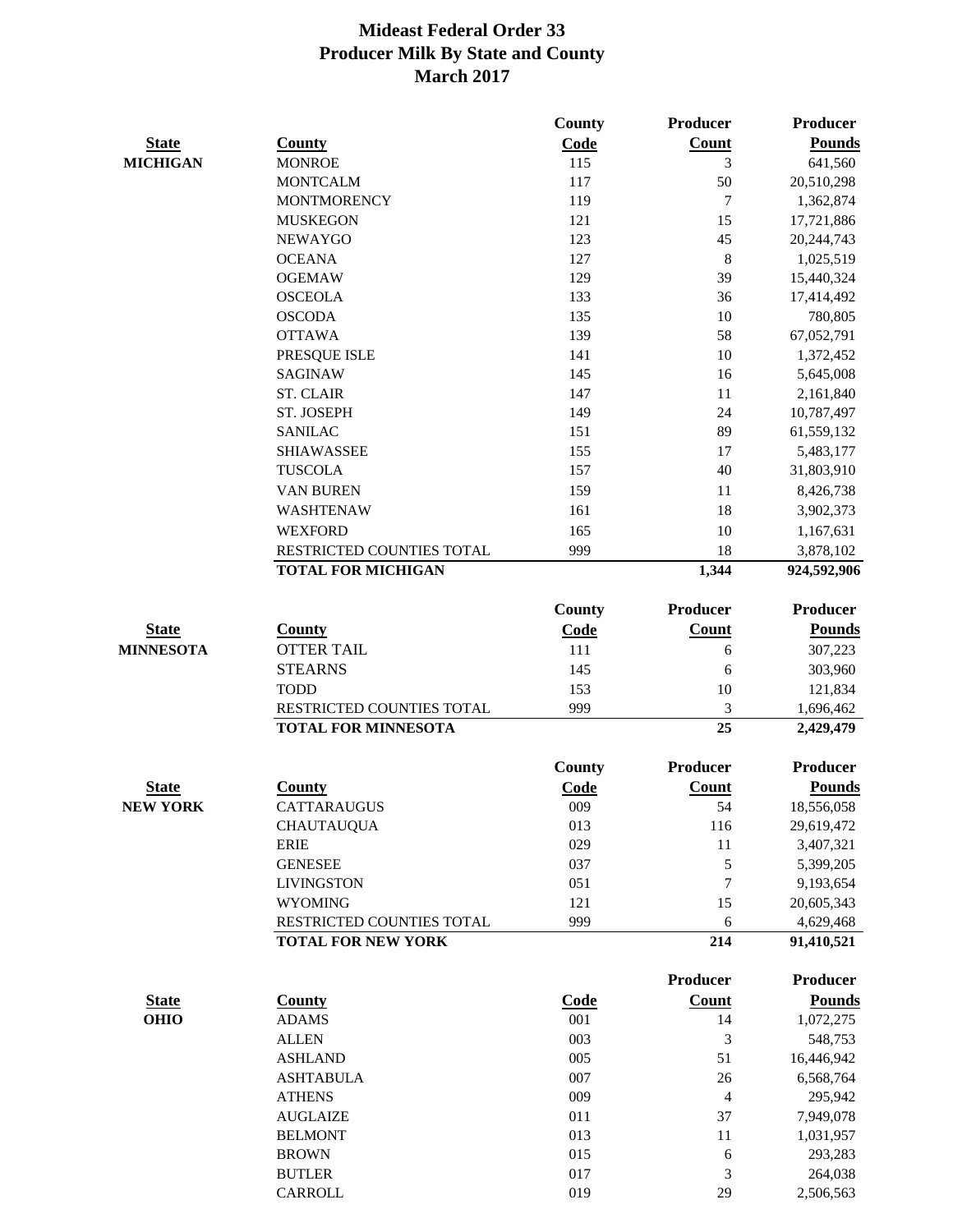|              |                   |         | <b>Producer</b>          | Producer      |
|--------------|-------------------|---------|--------------------------|---------------|
| <b>State</b> | <b>County</b>     | Code    | <b>Count</b>             | <b>Pounds</b> |
| <b>OHIO</b>  | <b>CHAMPAIGN</b>  | 021     | 10                       | 1,241,760     |
|              | <b>CLARK</b>      | 023     | $\overline{\mathcal{L}}$ | 7,277,289     |
|              | <b>CLINTON</b>    | 027     | $\mathfrak{Z}$           | 245,338       |
|              | <b>COLUMBIANA</b> | 029     | 75                       | 16,117,254    |
|              | <b>COSHOCTON</b>  | 031     | 25                       | 3,635,987     |
|              | <b>CRAWFORD</b>   | 033     | $\,8\,$                  | 3,408,508     |
|              | <b>DARKE</b>      | 037     | 39                       | 11,698,299    |
|              | <b>DEFIANCE</b>   | 039     | $\tau$                   | 9,638,278     |
|              | <b>DELAWARE</b>   | 041     | $\overline{4}$           | 347,582       |
|              | <b>FAIRFIELD</b>  | 045     | 10                       | 726,952       |
|              | <b>FAYETTE</b>    | 047     | $\mathfrak 3$            | 52,490        |
|              | <b>FULTON</b>     | 051     | 9                        | 5,667,366     |
|              | <b>GALLIA</b>     | 053     | 3                        | 57,948        |
|              | <b>GEAUGA</b>     | 055     | 45                       | 5,083,049     |
|              | <b>GREENE</b>     | 057     | $\overline{\mathcal{L}}$ | 1,262,907     |
|              | <b>GUERNSEY</b>   | 059     | $\overline{\mathcal{L}}$ | 361,216       |
|              | <b>HANCOCK</b>    | 063     | 3                        | 1,776,614     |
|              | <b>HARDIN</b>     | 065     | 9                        | 13,704,524    |
|              | <b>HARRISON</b>   | 067     | $\sqrt{6}$               | 524,863       |
|              | <b>HENRY</b>      | 069     | 5                        | 3,971,797     |
|              | <b>HIGHLAND</b>   | 071     | 23                       | 1,143,017     |
|              | <b>HOLMES</b>     | 075     | 165                      | 15,104,912    |
|              | <b>HURON</b>      | 077     | 46                       | 6,768,385     |
|              | <b>JACKSON</b>    | 079     | $\overline{4}$           | 103,729       |
|              | <b>JEFFERSON</b>  | 081     | $\tau$                   | 787,643       |
|              | <b>KNOX</b>       | 083     | 30                       | 9,154,363     |
|              | <b>LICKING</b>    | 089     | 12                       | 5,159,222     |
|              | <b>LOGAN</b>      | 091     | 25                       | 5,214,257     |
|              | <b>LORAIN</b>     | 093     | 17                       | 2,053,158     |
|              | <b>MADISON</b>    | 097     | 10                       | 18,475,717    |
|              | <b>MAHONING</b>   | 099     | 29                       | 6,219,951     |
|              | <b>MARION</b>     | 101     | $\sqrt{5}$               | 9,303,597     |
|              | <b>MEDINA</b>     | 103     | 22                       | 4,204,737     |
|              | <b>MEIGS</b>      | 105     | 6                        | 533,979       |
|              | <b>MERCER</b>     | 107     | 92                       | 32,162,018    |
|              | <b>MIAMI</b>      | 109     | $10\,$                   | 1,265,314     |
|              | <b>MONROE</b>     | $111\,$ | $10\,$                   | 729,582       |
|              | <b>MONTGOMERY</b> | 113     | $\mathfrak 3$            | 471,365       |
|              | <b>MORGAN</b>     | 115     | $\tau$                   | 2,019,092     |
|              | <b>MORROW</b>     | 117     | $\,$ 8 $\,$              | 2,566,696     |
|              | <b>MUSKINGUM</b>  | 119     | 13                       | 1,261,774     |
|              | <b>PAULDING</b>   | 125     | $\boldsymbol{7}$         | 21,282,214    |
|              | <b>PERRY</b>      | 127     | 3                        | 335,601       |
|              | <b>PICKAWAY</b>   | 129     | $\boldsymbol{7}$         | 399,806       |
|              | <b>PIKE</b>       | 131     | 9                        | 283,285       |
|              | <b>PORTAGE</b>    | 133     | 11                       | 3,235,935     |
|              | PREBLE            | 135     | 9                        | 1,700,757     |
|              | <b>PUTNAM</b>     | 137     | 11                       | 4,601,000     |
|              | <b>RICHLAND</b>   | 139     | 107                      | 13,114,208    |
|              | <b>ROSS</b>       | 141     | 9                        | 261,864       |
|              | <b>SANDUSKY</b>   | 143     | $\,$ 8 $\,$              | 858,050       |
|              | <b>SENECA</b>     | 147     | 3                        | 923,603       |
|              | <b>SHELBY</b>     | 149     | 43                       | 12,809,910    |
|              | <b>STARK</b>      | 151     | 73                       |               |
|              | <b>TRUMBULL</b>   |         | 25                       | 17,338,947    |
|              |                   | 155     |                          | 4,821,121     |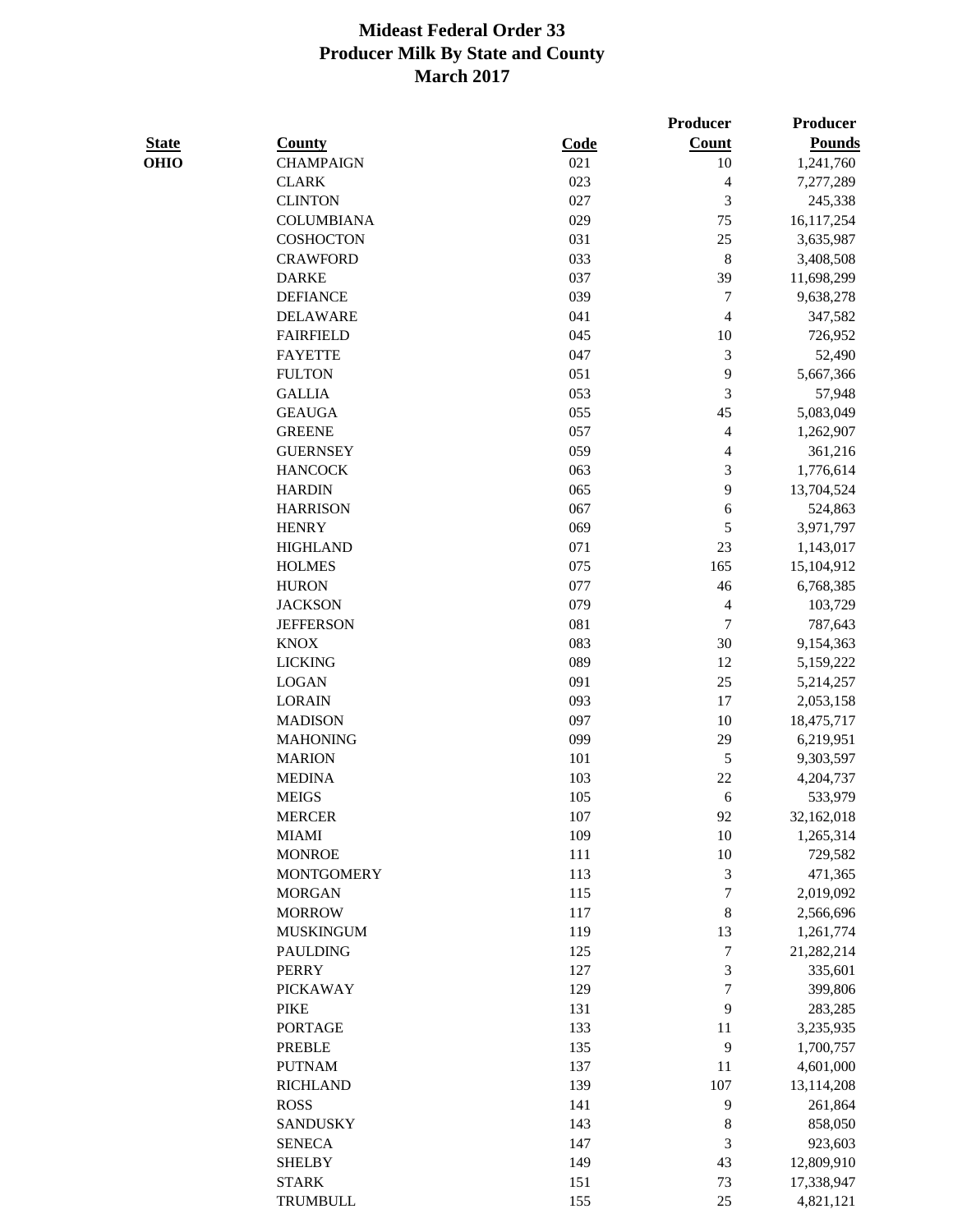|                      |                           | County        | Producer     | Producer        |
|----------------------|---------------------------|---------------|--------------|-----------------|
| <b>State</b>         | <b>County</b>             | Code          | Count        | <b>Pounds</b>   |
| <b>OHIO</b>          | TUSCAWARAS                | 157           | 128          | 16,402,871      |
|                      | <b>UNION</b>              | 159           | 8            | 1,102,615       |
|                      | <b>VAN WERT</b>           | 161           | 7            | 11,218,358      |
|                      | WASHINGTON                | 167           | 19           | 3,442,961       |
|                      | <b>WAYNE</b>              | 169           | 224          | 61,886,129      |
|                      | <b>WILLIAMS</b>           | 171           | 3            | 9,606,010       |
|                      | <b>WOOD</b>               | 173           | 6            | 9,791,587       |
|                      | <b>WYANDOT</b>            | 175           | 6            | 759,893         |
|                      | RESTRICTED COUNTIES TOTAL | 999           | 12           | 1,466,694       |
|                      | <b>TOTAL FOR OHIO</b>     |               | 1,742        | 446,123,543     |
|                      |                           |               |              |                 |
|                      |                           | County        | Producer     | <b>Producer</b> |
| <b>State</b>         | <b>County</b>             | Code          | <b>Count</b> | <b>Pounds</b>   |
| PENNSYLVANIA         | <b>ARMSTRONG</b>          | 005           | 24           | 3,429,729       |
|                      | <b>BEAVER</b>             | 007           | 23           | 1,683,933       |
|                      | <b>BRADFORD</b>           | 015           | 18           | 3,128,048       |
|                      | <b>BUTLER</b>             | 019           | 28           | 3,914,666       |
|                      | <b>CAMBRIA</b>            | 021           | 7            | 1,535,361       |
|                      | <b>CENTRE</b>             | 027           | $10\,$       | 1,074,859       |
|                      | <b>CLARION</b>            | 031           | 25           | 3,352,502       |
|                      | <b>CLEARFIELD</b>         | 033           | 8            | 817,485         |
|                      | <b>CLINTON</b>            | 035           | 14           | 389,779         |
|                      | <b>COLUMBIA</b>           | 037           | 10           | 294,117         |
|                      | <b>CRAWFORD</b>           | 039           | 119          | 20,161,094      |
|                      | <b>ELK</b>                | 047           | 8            | 608,293         |
|                      | <b>ERIE</b>               | 049           | 60           | 5,989,273       |
|                      | <b>FAYETTE</b>            | 051           | 22           | 2,922,743       |
|                      | <b>FOREST</b>             | 053           | 3            | 260,055         |
|                      | <b>HUNTINGDON</b>         | 061           | 5            | 7,012,645       |
|                      | <b>INDIANA</b>            | 063           | 49           | 8,582,012       |
|                      | <b>JEFFERSON</b>          | 065           | 21           | 2,284,154       |
|                      | <b>LAWRENCE</b>           | 073           | 31           | 6,663,622       |
|                      | <b>MERCER</b>             | 085           | 66           | 8,545,708       |
|                      | <b>SOMERSET</b>           | 111           | 63           | 4,500,668       |
|                      | <b>SULLIVAN</b>           | 113           | 5            | 90,641          |
|                      | <b>VENANGO</b>            | 121           | 7            | 985,115         |
|                      | <b>WARREN</b>             | 123           | 32           | 1,948,703       |
|                      | <b>WASHINGTON</b>         | 125           | 23           | 2,781,138       |
|                      | WESTMORELAND              | 129           | 35           | 5,834,328       |
|                      | RESTRICTED COUNTIES TOTAL | 999           | 14           | 1,384,905       |
|                      | TOTAL FOR PENNSYLVANIA    |               | 730          | 100,175,576     |
|                      |                           |               |              |                 |
|                      |                           | <b>County</b> | Producer     | <b>Producer</b> |
| <b>State</b>         | <b>County</b>             | Code          | <b>Count</b> | <b>Pounds</b>   |
| <b>WEST VIRGINIA</b> | <b>BROOKE</b>             | 009           | 3            | 185,714         |
|                      | <b>MASON</b>              | 053           | 8            | 353,825         |
|                      | OHIO                      | 069           | 5            | 203,360         |
|                      | <b>PRESTON</b>            | 077           | 5            | 775,335         |
|                      | RESTRICTED COUNTIES TOTAL | 999           | 11           | 516,300         |
|                      | TOTAL FOR WEST VIRGINIA   |               | 32           | 2,034,534       |